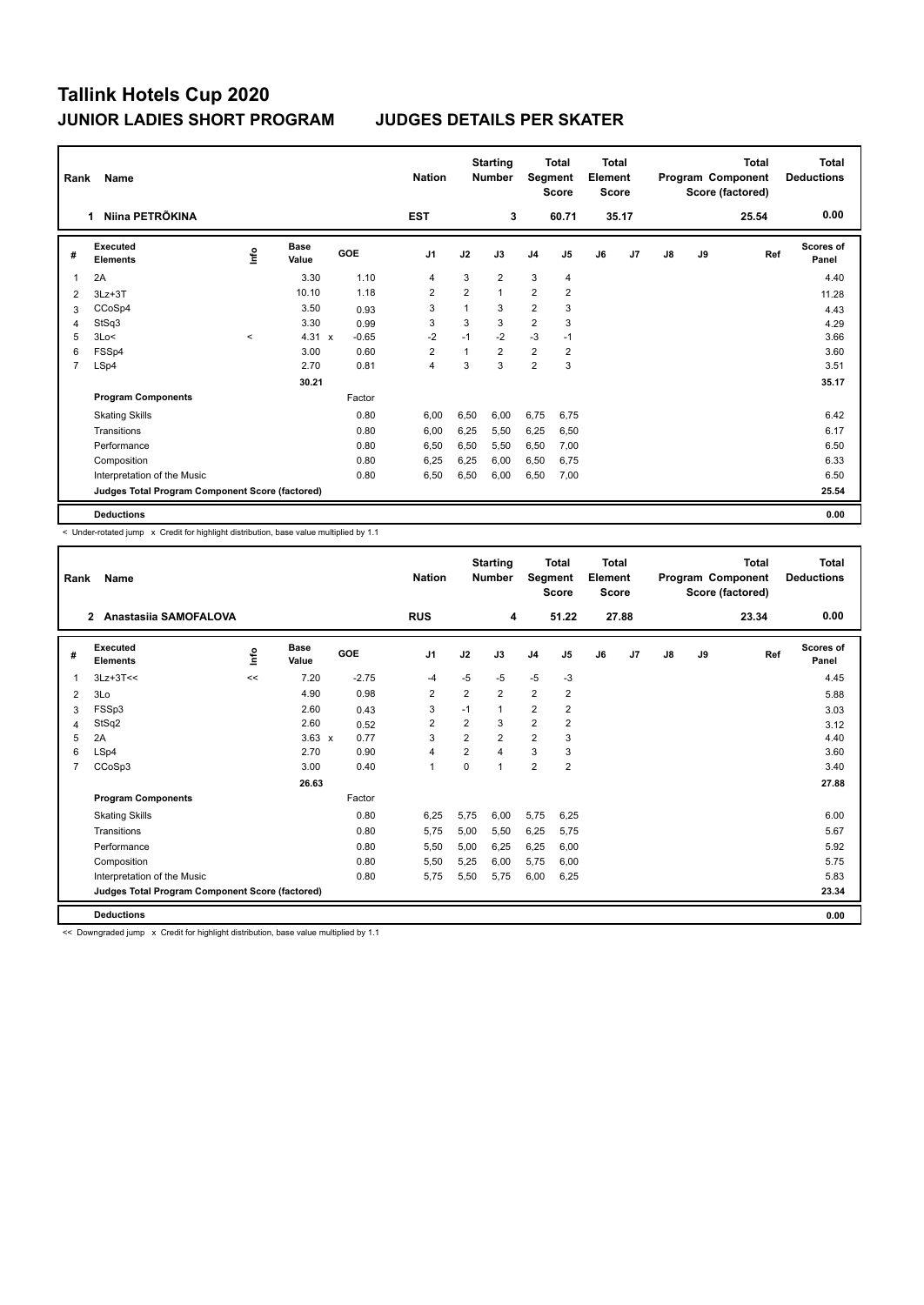| Rank           | Name                                            |              |                      |         | <b>Nation</b>  |                | <b>Starting</b><br><b>Number</b> | Segment        | <b>Total</b><br><b>Score</b> | <b>Total</b><br>Element<br><b>Score</b> |       |    |    | <b>Total</b><br>Program Component<br>Score (factored) | <b>Total</b><br><b>Deductions</b> |
|----------------|-------------------------------------------------|--------------|----------------------|---------|----------------|----------------|----------------------------------|----------------|------------------------------|-----------------------------------------|-------|----|----|-------------------------------------------------------|-----------------------------------|
|                | <b>Nataly LANGERBAUR</b><br>3                   |              |                      |         | <b>EST</b>     |                | 9                                |                | 48.05                        |                                         | 26.37 |    |    | 21.68                                                 | 0.00                              |
| #              | Executed<br><b>Elements</b>                     | lnfo         | <b>Base</b><br>Value | GOE     | J <sub>1</sub> | J2             | J3                               | J <sub>4</sub> | J <sub>5</sub>               | J6                                      | J7    | J8 | J9 | Ref                                                   | <b>Scores of</b><br>Panel         |
| 1              | $3F+2T$                                         |              | 6.60                 | 0.71    | $\overline{2}$ | $\mathbf{1}$   | $\mathbf{1}$                     | 1              | $\overline{2}$               |                                         |       |    |    |                                                       | 7.31                              |
| 2              | 3Lo<                                            | $\checkmark$ | 3.92                 | $-0.65$ | $-2$           | $-1$           | $-2$                             | $-2$           | $-1$                         |                                         |       |    |    |                                                       | 3.27                              |
| 3              | FSSp3                                           |              | 2.60                 | 0.09    | $\mathbf{1}$   | $-1$           | $\Omega$                         | 0              | $\overline{\mathbf{c}}$      |                                         |       |    |    |                                                       | 2.69                              |
| 4              | 2A                                              |              | 3.30                 | 0.22    | $\Omega$       | $\mathbf{1}$   | $\overline{1}$                   | 0              |                              |                                         |       |    |    |                                                       | 3.52                              |
| 5              | CCoSp3                                          |              | 3.00                 | 0.40    | 1              |                | 1                                | $\overline{2}$ | $\overline{2}$               |                                         |       |    |    |                                                       | 3.40                              |
| 6              | StSq2                                           |              | 2.60                 | 0.61    | $\overline{2}$ | 3              | 3                                | $\overline{2}$ | $\overline{\mathbf{c}}$      |                                         |       |    |    |                                                       | 3.21                              |
| $\overline{7}$ | LSp4                                            |              | 2.70                 | 0.27    | $\overline{1}$ | $\overline{2}$ | 1                                | 1              | $\mathbf 0$                  |                                         |       |    |    |                                                       | 2.97                              |
|                |                                                 |              | 24.72                |         |                |                |                                  |                |                              |                                         |       |    |    |                                                       | 26.37                             |
|                | <b>Program Components</b>                       |              |                      | Factor  |                |                |                                  |                |                              |                                         |       |    |    |                                                       |                                   |
|                | <b>Skating Skills</b>                           |              |                      | 0.80    | 5.50           | 5,75           | 6,50                             | 5,75           | 5.75                         |                                         |       |    |    |                                                       | 5.75                              |
|                | Transitions                                     |              |                      | 0.80    | 4,75           | 5,25           | 6,00                             | 4,75           | 5,00                         |                                         |       |    |    |                                                       | 5.00                              |
|                | Performance                                     |              |                      | 0.80    | 5.00           | 5.50           | 6.25                             | 5,50           | 5,25                         |                                         |       |    |    |                                                       | 5.42                              |
|                | Composition                                     |              |                      | 0.80    | 5,00           | 5,50           | 6,00                             | 5,50           | 5,25                         |                                         |       |    |    |                                                       | 5.42                              |
|                | Interpretation of the Music                     |              |                      | 0.80    | 5,25           | 5,75           | 5,75                             | 5,25           | 5,50                         |                                         |       |    |    |                                                       | 5.50                              |
|                | Judges Total Program Component Score (factored) |              |                      |         |                |                |                                  |                |                              |                                         |       |    |    |                                                       | 21.68                             |
|                | <b>Deductions</b>                               |              |                      |         |                |                |                                  |                |                              |                                         |       |    |    |                                                       | 0.00                              |

< Under-rotated jump

| Rank           | Name<br><b>Maia SOERENSEN</b><br>4                                                                                          |    |                      |         | <b>Nation</b>  |                | <b>Starting</b><br><b>Number</b> | Segment        | <b>Total</b><br><b>Score</b> | <b>Total</b><br>Element<br><b>Score</b> |       |               |    | <b>Total</b><br>Program Component<br>Score (factored) | <b>Total</b><br><b>Deductions</b> |
|----------------|-----------------------------------------------------------------------------------------------------------------------------|----|----------------------|---------|----------------|----------------|----------------------------------|----------------|------------------------------|-----------------------------------------|-------|---------------|----|-------------------------------------------------------|-----------------------------------|
|                |                                                                                                                             |    |                      |         | <b>DEN</b>     |                | 16                               |                | 46.55                        |                                         | 25.03 |               |    | 21.52                                                 | 0.00                              |
| #              | Executed<br><b>Elements</b>                                                                                                 | ۴ô | <b>Base</b><br>Value | GOE     | J <sub>1</sub> | J2             | J3                               | J <sub>4</sub> | J <sub>5</sub>               | J6                                      | J7    | $\mathsf{J}8$ | J9 | Ref                                                   | Scores of<br>Panel                |
| 1              | 3Lo                                                                                                                         |    | 4.90                 | 0.49    | 1              | $\mathbf 1$    | 1                                | $\mathbf{1}$   | $\mathbf{1}$                 |                                         |       |               |    |                                                       | 5.39                              |
| 2              | $3T+3T<<$                                                                                                                   | << | 5.50                 | $-1.68$ | $-4$           | $-4$           | $-4$                             | $-5$           | $-4$                         |                                         |       |               |    |                                                       | 3.82                              |
| 3              | CCoSp3                                                                                                                      |    | 3.00                 | 0.10    | 1              | 0              | 0                                | $\mathbf 0$    | 1                            |                                         |       |               |    |                                                       | 3.10                              |
| 4              | 2A                                                                                                                          |    | $3.63 \times$        | 0.44    | 3              | $\Omega$       |                                  | 1              | 2                            |                                         |       |               |    |                                                       | 4.07                              |
| 5              | StSq2                                                                                                                       |    | 2.60                 | 0.52    | $\overline{2}$ | $\overline{2}$ | $\overline{2}$                   | $\overline{2}$ | $\overline{2}$               |                                         |       |               |    |                                                       | 3.12                              |
| 6              | FSSp2                                                                                                                       |    | 2.30                 | 0.08    | 1              | 0              | $-1$                             | $\mathbf 0$    | 1                            |                                         |       |               |    |                                                       | 2.38                              |
| $\overline{7}$ | LSp4                                                                                                                        |    | 2.70                 | 0.45    | $\overline{2}$ | $\overline{1}$ | $\overline{2}$                   | $\mathbf{1}$   | $\overline{2}$               |                                         |       |               |    |                                                       | 3.15                              |
|                |                                                                                                                             |    | 24.63                |         |                |                |                                  |                |                              |                                         |       |               |    |                                                       | 25.03                             |
|                | <b>Program Components</b>                                                                                                   |    |                      | Factor  |                |                |                                  |                |                              |                                         |       |               |    |                                                       |                                   |
|                | <b>Skating Skills</b>                                                                                                       |    |                      | 0.80    | 5,00           | 5,50           | 5,75                             | 5,75           | 5,50                         |                                         |       |               |    |                                                       | 5.58                              |
|                | Transitions                                                                                                                 |    |                      | 0.80    | 4,75           | 5,00           | 5,00                             | 5,25           | 5,25                         |                                         |       |               |    |                                                       | 5.08                              |
|                | Performance                                                                                                                 |    |                      | 0.80    | 5,50           | 5,50           | 5,50                             | 5,50           | 5,50                         |                                         |       |               |    |                                                       | 5.50                              |
|                | Composition                                                                                                                 |    |                      | 0.80    | 5,50           | 5,00           | 5,25                             | 5,50           | 5,25                         |                                         |       |               |    |                                                       | 5.33                              |
|                | Interpretation of the Music                                                                                                 |    |                      | 0.80    | 5,50           | 5,25           | 5,25                             | 5,50           | 5,50                         |                                         |       |               |    |                                                       | 5.42                              |
|                | Judges Total Program Component Score (factored)                                                                             |    |                      |         |                |                |                                  |                |                              |                                         |       |               |    |                                                       | 21.52                             |
|                | <b>Deductions</b>                                                                                                           |    |                      |         |                |                |                                  |                |                              |                                         |       |               |    |                                                       | 0.00                              |
|                | a a "Procedural de al Social" (com Para alta des la Sala Relativa alternational de esta composición de la computación de la |    |                      |         |                |                |                                  |                |                              |                                         |       |               |    |                                                       |                                   |

ngraded jump  $\,$  x Credit for highlight distribution, base value multiplied by 1.1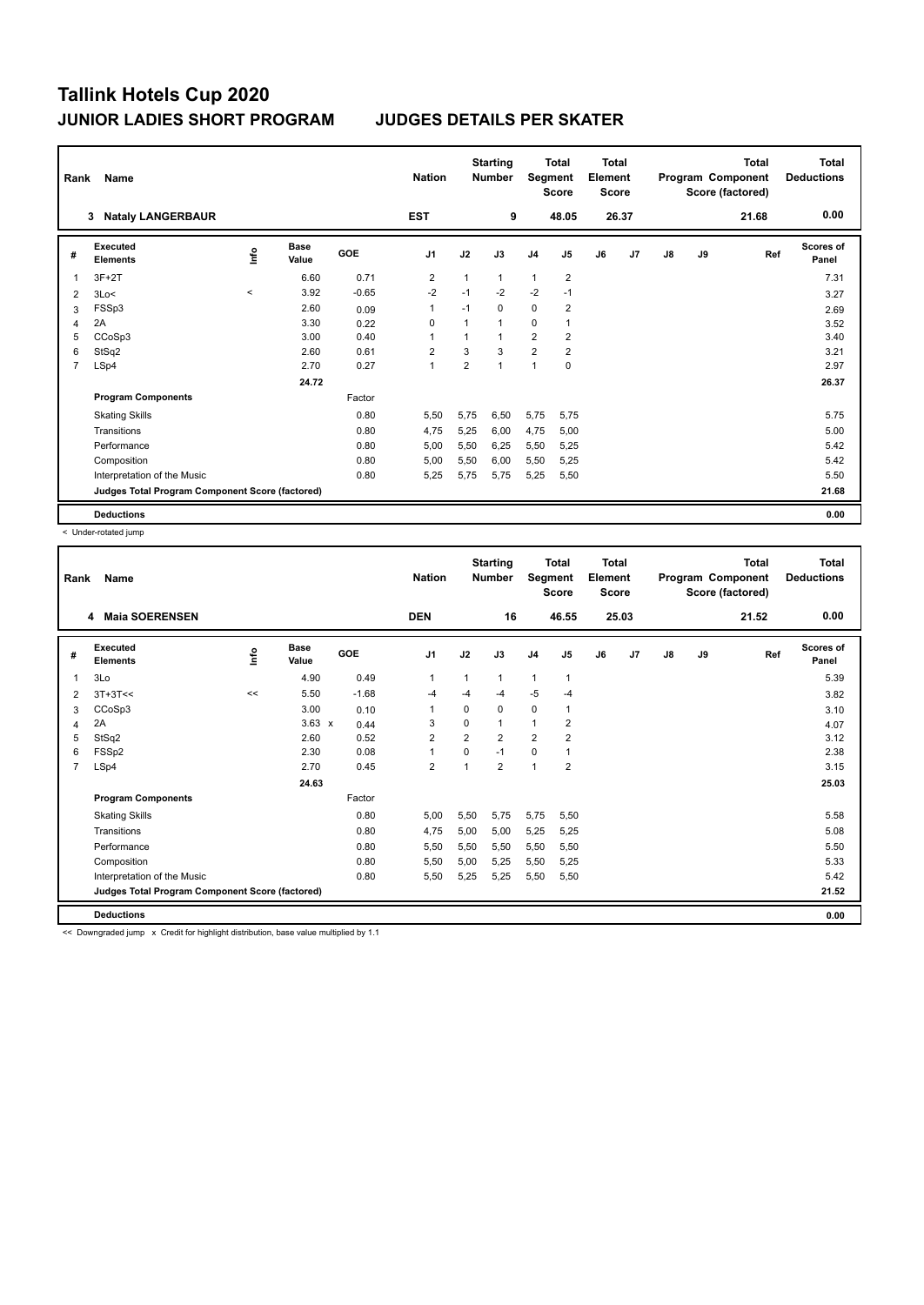| Rank           | Name<br><b>Ekaterina LUNEVA</b><br>5.           |           |                      |         | <b>Nation</b>  |      | <b>Starting</b><br><b>Number</b> |                | <b>Total</b><br>Segment<br><b>Score</b> | <b>Total</b><br>Element<br><b>Score</b> |       |               |    | <b>Total</b><br>Program Component<br>Score (factored) | <b>Total</b><br><b>Deductions</b> |
|----------------|-------------------------------------------------|-----------|----------------------|---------|----------------|------|----------------------------------|----------------|-----------------------------------------|-----------------------------------------|-------|---------------|----|-------------------------------------------------------|-----------------------------------|
|                |                                                 |           |                      |         | <b>CYP</b>     |      | 5                                |                | 43.86                                   |                                         | 25.84 |               |    | 18.02                                                 | 0.00                              |
| #              | Executed<br><b>Elements</b>                     | lnfo      | <b>Base</b><br>Value | GOE     | J <sub>1</sub> | J2   | J3                               | J <sub>4</sub> | J <sub>5</sub>                          | J6                                      | J7    | $\mathsf{J}8$ | J9 | Ref                                                   | <b>Scores of</b><br>Panel         |
|                | 3Lo<                                            | $\hat{~}$ | 3.92                 | $-0.78$ | $-2$           | $-2$ | $-2$                             | $-3$           | $-1$                                    |                                         |       |               |    |                                                       | 3.14                              |
| 2              | $3F+2T$                                         |           | 6.60                 | 0.00    | 0              | $-1$ | 0                                | 0              | $\overline{1}$                          |                                         |       |               |    |                                                       | 6.60                              |
| 3              | StSq3                                           |           | 3.30                 | 0.00    | 0              | $-1$ | 0                                | $\mathbf 0$    | 0                                       |                                         |       |               |    |                                                       | 3.30                              |
| 4              | FSSp4                                           |           | 3.00                 | 0.50    | $\overline{2}$ | 1    | $\mathbf{1}$                     | $\overline{2}$ | $\overline{2}$                          |                                         |       |               |    |                                                       | 3.50                              |
| 5              | 2A                                              |           | $3.63 \times$        | $-0.11$ | 0              | $-1$ | $-1$                             | 0              | 0                                       |                                         |       |               |    |                                                       | 3.52                              |
| 6              | CCoSp4                                          |           | 3.50                 | 0.12    | 1              | 0    | $\mathbf{0}$                     | $\mathbf 0$    | $\overline{1}$                          |                                         |       |               |    |                                                       | 3.62                              |
| $\overline{7}$ | LSp3                                            |           | 2.40                 | $-0.24$ | $-1$           | $-1$ | $-2$                             | $-1$           | $-1$                                    |                                         |       |               |    |                                                       | 2.16                              |
|                |                                                 |           | 26.35                |         |                |      |                                  |                |                                         |                                         |       |               |    |                                                       | 25.84                             |
|                | <b>Program Components</b>                       |           |                      | Factor  |                |      |                                  |                |                                         |                                         |       |               |    |                                                       |                                   |
|                | <b>Skating Skills</b>                           |           |                      | 0.80    | 4,75           | 4,00 | 4,50                             | 4,75           | 5,00                                    |                                         |       |               |    |                                                       | 4.67                              |
|                | Transitions                                     |           |                      | 0.80    | 4,00           | 3,25 | 4,75                             | 4,75           | 4,50                                    |                                         |       |               |    |                                                       | 4.42                              |
|                | Performance                                     |           |                      | 0.80    | 4.25           | 3.75 | 4.50                             | 4,50           | 4.75                                    |                                         |       |               |    |                                                       | 4.42                              |
|                | Composition                                     |           |                      | 0.80    | 4,50           | 3,50 | 5,00                             | 4,50           | 4,75                                    |                                         |       |               |    |                                                       | 4.58                              |
|                | Interpretation of the Music                     |           |                      | 0.80    | 4,25           | 3,50 | 4,50                             | 4,50           | 5,00                                    |                                         |       |               |    |                                                       | 4.42                              |
|                | Judges Total Program Component Score (factored) |           |                      |         |                |      |                                  |                |                                         |                                         |       |               |    |                                                       | 18.02                             |
|                | <b>Deductions</b>                               |           |                      |         |                |      |                                  |                |                                         |                                         |       |               |    |                                                       | 0.00                              |

< Under-rotated jump x Credit for highlight distribution, base value multiplied by 1.1

| Rank           | Name                                            |             |                      |            | <b>Nation</b>  |          | <b>Starting</b><br><b>Number</b> | Segment                 | <b>Total</b><br><b>Score</b> | <b>Total</b><br>Element<br>Score |       |               |    | <b>Total</b><br>Program Component<br>Score (factored) | <b>Total</b><br><b>Deductions</b> |
|----------------|-------------------------------------------------|-------------|----------------------|------------|----------------|----------|----------------------------------|-------------------------|------------------------------|----------------------------------|-------|---------------|----|-------------------------------------------------------|-----------------------------------|
|                | <b>Aleksandra PRONINA</b><br>6                  |             |                      |            | <b>RUS</b>     |          | $\mathbf{2}$                     |                         | 42.67                        |                                  | 21.59 |               |    | 21.08                                                 | 0.00                              |
| #              | Executed<br><b>Elements</b>                     | <u>info</u> | <b>Base</b><br>Value | <b>GOE</b> | J <sub>1</sub> | J2       | J3                               | J <sub>4</sub>          | J <sub>5</sub>               | J6                               | J7    | $\mathsf{J}8$ | J9 | Ref                                                   | <b>Scores of</b><br>Panel         |
| 1              | $3Lz! < +2T$                                    | $\prec$     | 6.02                 | $-1.58$    | $-3$           | $-3$     | $-4$                             | $-4$                    | $-2$                         |                                  |       |               |    |                                                       | 4.44                              |
| 2              | 2A                                              |             | 3.30                 | 0.00       | 0              | $-1$     | 0                                | 0                       | 0                            |                                  |       |               |    |                                                       | 3.30                              |
| 3              | CCoSp4                                          |             | 3.50                 | 0.70       | 2              | 0        | 3                                | $\overline{\mathbf{c}}$ | 2                            |                                  |       |               |    |                                                       | 4.20                              |
| 4              | 3Lo<<                                           | <<          | 1.87 x               | $-0.62$    | $-3$           | $-4$     | $-4$                             | $-5$                    | $-3$                         |                                  |       |               |    |                                                       | 1.25                              |
| 5              | FSSp4                                           |             | 3.00                 | $-0.10$    | $\Omega$       | $-1$     | $-1$                             | 0                       | 1                            |                                  |       |               |    |                                                       | 2.90                              |
| 6              | LSp3                                            |             | 2.40                 | 0.24       | $\mathbf{1}$   | $\Omega$ | $\overline{2}$                   | $\mathbf{1}$            |                              |                                  |       |               |    |                                                       | 2.64                              |
| $\overline{7}$ | StSq2                                           |             | 2.60                 | 0.26       | $\mathbf{1}$   | 1        | $\overline{1}$                   | $\mathbf{1}$            | $\overline{1}$               |                                  |       |               |    |                                                       | 2.86                              |
|                |                                                 |             | 22.69                |            |                |          |                                  |                         |                              |                                  |       |               |    |                                                       | 21.59                             |
|                | <b>Program Components</b>                       |             |                      | Factor     |                |          |                                  |                         |                              |                                  |       |               |    |                                                       |                                   |
|                | <b>Skating Skills</b>                           |             |                      | 0.80       | 4,75           | 5,50     | 5,50                             | 5,75                    | 5,50                         |                                  |       |               |    |                                                       | 5.50                              |
|                | Transitions                                     |             |                      | 0.80       | 4,50           | 4,25     | 5,25                             | 5,25                    | 5,00                         |                                  |       |               |    |                                                       | 4.92                              |
|                | Performance                                     |             |                      | 0.80       | 4,50           | 5,50     | 5,50                             | 5,50                    | 5,25                         |                                  |       |               |    |                                                       | 5.42                              |
|                | Composition                                     |             |                      | 0.80       | 4,75           | 5,00     | 5,50                             | 5,50                    | 5,25                         |                                  |       |               |    |                                                       | 5.25                              |
|                | Interpretation of the Music                     |             |                      | 0.80       | 4,75           | 4,75     | 5,75                             | 5,50                    | 5,50                         |                                  |       |               |    |                                                       | 5.25                              |
|                | Judges Total Program Component Score (factored) |             |                      |            |                |          |                                  |                         |                              |                                  |       |               |    |                                                       | 21.08                             |
|                | <b>Deductions</b>                               |             |                      |            |                |          |                                  |                         |                              |                                  |       |               |    |                                                       | 0.00                              |

< Under-rotated jump << Downgraded jump x Credit for highlight distribution, base value multiplied by 1.1 ! Not clear edge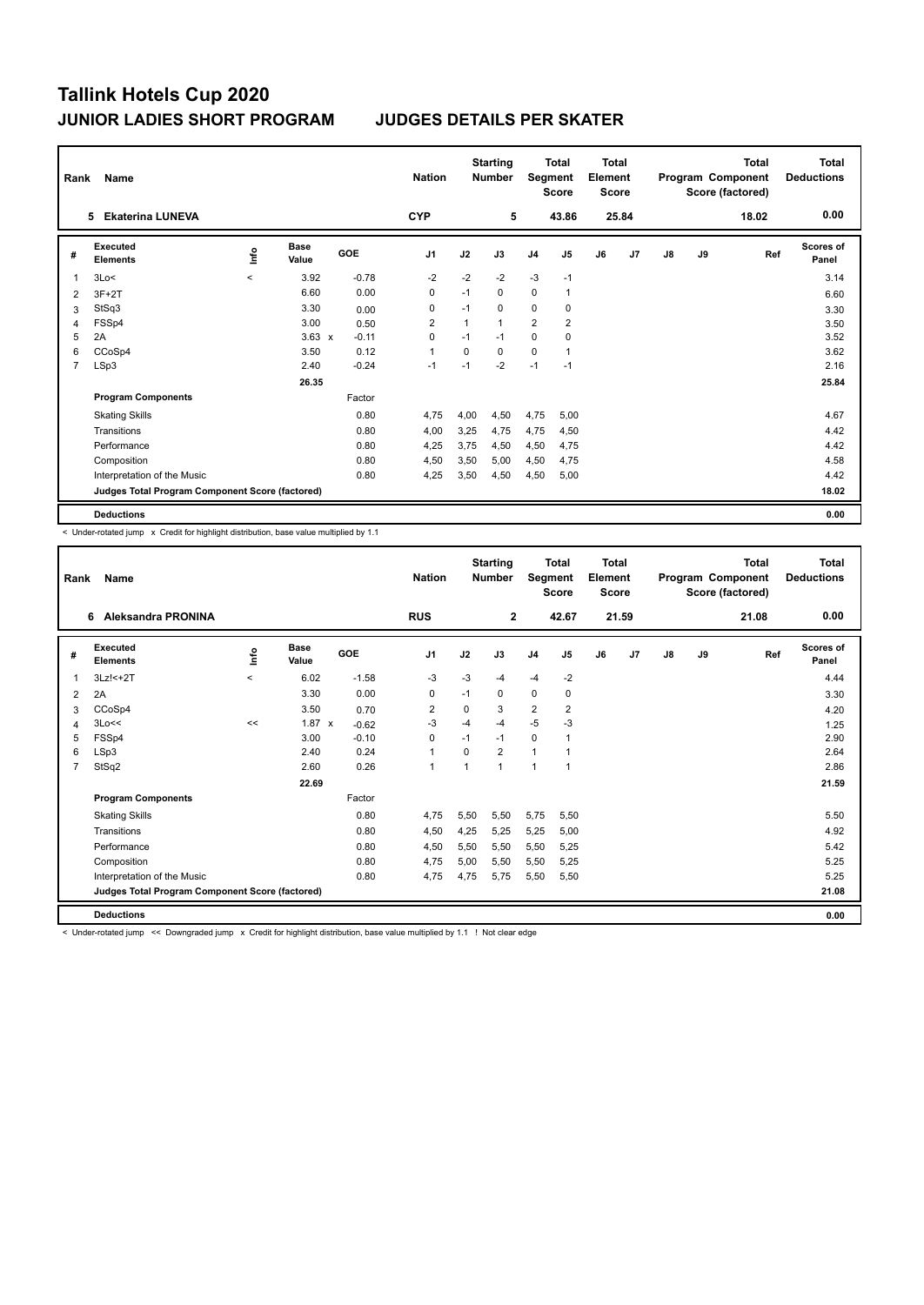| Rank           | Name                                            |      | <b>Nation</b>        |            | <b>Starting</b><br><b>Number</b> |                | <b>Total</b><br>Segment<br><b>Score</b> | <b>Total</b><br>Element<br><b>Score</b> |                |    |                | <b>Total</b><br>Program Component<br>Score (factored) | <b>Total</b><br><b>Deductions</b> |       |                           |
|----------------|-------------------------------------------------|------|----------------------|------------|----------------------------------|----------------|-----------------------------------------|-----------------------------------------|----------------|----|----------------|-------------------------------------------------------|-----------------------------------|-------|---------------------------|
|                | <b>Lavinia CASTELLER</b><br>7                   |      |                      |            | <b>ITA</b>                       |                | 10                                      |                                         | 42.16          |    | 22.38          |                                                       |                                   | 19.78 | 0.00                      |
| #              | Executed<br><b>Elements</b>                     | ١nf٥ | <b>Base</b><br>Value | <b>GOE</b> | J <sub>1</sub>                   | J2             | J3                                      | J <sub>4</sub>                          | J <sub>5</sub> | J6 | J <sub>7</sub> | $\mathsf{J}8$                                         | J9                                | Ref   | <b>Scores of</b><br>Panel |
| 1              | 2A                                              |      | 3.30                 | 0.44       | 1                                | 1              | $\overline{1}$                          | $\overline{2}$                          | $\overline{2}$ |    |                |                                                       |                                   |       | 3.74                      |
| 2              | 2Lo                                             |      | 1.70                 | 0.23       | 1                                | $\overline{2}$ | $\mathbf{1}$                            | $\overline{2}$                          | 1              |    |                |                                                       |                                   |       | 1.93                      |
| 3              | FSSp3                                           |      | 2.60                 | 0.35       | 2                                | 1              | $\overline{2}$                          | 1                                       | 1              |    |                |                                                       |                                   |       | 2.95                      |
| 4              | $2Lz+2T$                                        |      | 3.40                 | 0.21       | 1                                | $\Omega$       | $\mathbf{1}$                            | 1                                       | 1              |    |                |                                                       |                                   |       | 3.61                      |
| 5              | CCoSp4                                          |      | 3.50                 | 0.47       | $\overline{2}$                   | $\Omega$       | $\overline{2}$                          | $\mathbf{1}$                            | $\overline{1}$ |    |                |                                                       |                                   |       | 3.97                      |
| 6              | StSq2                                           |      | 2.60                 | 0.43       | 1                                | $\overline{1}$ | $\overline{2}$                          | $\overline{2}$                          | $\overline{2}$ |    |                |                                                       |                                   |       | 3.03                      |
| $\overline{7}$ | LSp4                                            |      | 2.70                 | 0.45       | $\overline{2}$                   | 1              | 3                                       | $\overline{2}$                          | 1              |    |                |                                                       |                                   |       | 3.15                      |
|                |                                                 |      | 19.80                |            |                                  |                |                                         |                                         |                |    |                |                                                       |                                   |       | 22.38                     |
|                | <b>Program Components</b>                       |      |                      | Factor     |                                  |                |                                         |                                         |                |    |                |                                                       |                                   |       |                           |
|                | <b>Skating Skills</b>                           |      |                      | 0.80       | 4.25                             | 4,00           | 5,00                                    | 5,25                                    | 5,25           |    |                |                                                       |                                   |       | 4.83                      |
|                | Transitions                                     |      |                      | 0.80       | 4.00                             | 4,25           | 5.00                                    | 5,00                                    | 5.00           |    |                |                                                       |                                   |       | 4.75                      |
|                | Performance                                     |      |                      | 0.80       | 4,50                             | 4,50           | 5,50                                    | 5,50                                    | 5,25           |    |                |                                                       |                                   |       | 5.08                      |
|                | Composition                                     |      |                      | 0.80       | 4,50                             | 4,00           | 5.25                                    | 5,25                                    | 5.25           |    |                |                                                       |                                   |       | 5.00                      |
|                | Interpretation of the Music                     |      |                      | 0.80       | 4.75                             | 4,50           | 5,00                                    | 5,50                                    | 5,50           |    |                |                                                       |                                   |       | 5.08                      |
|                | Judges Total Program Component Score (factored) |      |                      |            |                                  |                |                                         |                                         |                |    |                |                                                       |                                   |       | 19.78                     |
|                | <b>Deductions</b>                               |      |                      |            |                                  |                |                                         |                                         |                |    |                |                                                       |                                   |       | 0.00                      |
|                |                                                 |      |                      |            |                                  |                |                                         |                                         |                |    |                |                                                       |                                   |       |                           |

| Rank           | Name                                            |      |                      |            | <b>Nation</b>  |                | <b>Starting</b><br><b>Number</b> | Segment        | <b>Total</b><br><b>Score</b> | <b>Total</b><br>Element<br><b>Score</b> |       |    |    | <b>Total</b><br>Program Component<br>Score (factored) | <b>Total</b><br><b>Deductions</b> |
|----------------|-------------------------------------------------|------|----------------------|------------|----------------|----------------|----------------------------------|----------------|------------------------------|-----------------------------------------|-------|----|----|-------------------------------------------------------|-----------------------------------|
|                | <b>Matilda MALGARISE</b><br>8                   |      |                      |            | <b>ITA</b>     |                | 1                                |                | 41.46                        |                                         | 22.34 |    |    | 19.12                                                 | 0.00                              |
| #              | Executed<br><b>Elements</b>                     | lnfo | <b>Base</b><br>Value | <b>GOE</b> | J <sub>1</sub> | J2             | J3                               | J <sub>4</sub> | J <sub>5</sub>               | J6                                      | J7    | J8 | J9 | Ref                                                   | <b>Scores of</b><br>Panel         |
| $\overline{1}$ | $3S+2T$                                         |      | 5.60                 | 0.14       | 1              | 0              | $\mathbf{1}$                     | $\mathbf 0$    | $\mathbf 0$                  |                                         |       |    |    |                                                       | 5.74                              |
| $\overline{2}$ | 2A                                              |      | 3.30                 | 0.11       | 1              | 0              | 0                                | $\mathbf 0$    | 1                            |                                         |       |    |    |                                                       | 3.41                              |
| 3              | CCoSp3                                          |      | 3.00                 | 0.20       | 1              | $-1$           | 0                                | $\mathbf{1}$   | 1                            |                                         |       |    |    |                                                       | 3.20                              |
| 4              | 2Lo                                             |      | 1.70                 | 0.11       | 1              | 1              | $\mathbf 0$                      | 0              | 1                            |                                         |       |    |    |                                                       | 1.81                              |
| 5              | FSSp3                                           |      | 2.60                 | 0.09       | 1              | $-2$           | $\overline{1}$                   | $\Omega$       | $\Omega$                     |                                         |       |    |    |                                                       | 2.69                              |
| 6              | StSq2                                           |      | 2.60                 | 0.17       | 0              | 0              | $\overline{1}$                   | 1              |                              |                                         |       |    |    |                                                       | 2.77                              |
| $\overline{7}$ | LSp3                                            |      | 2.40                 | 0.32       | $\overline{2}$ | $\overline{1}$ | $\overline{2}$                   | $\overline{1}$ | 1                            |                                         |       |    |    |                                                       | 2.72                              |
|                |                                                 |      | 21.20                |            |                |                |                                  |                |                              |                                         |       |    |    |                                                       | 22.34                             |
|                | <b>Program Components</b>                       |      |                      | Factor     |                |                |                                  |                |                              |                                         |       |    |    |                                                       |                                   |
|                | <b>Skating Skills</b>                           |      |                      | 0.80       | 4,50           | 4,25           | 5,00                             | 5,00           | 5,00                         |                                         |       |    |    |                                                       | 4.83                              |
|                | Transitions                                     |      |                      | 0.80       | 4,25           | 4,00           | 4,75                             | 4,75           | 4,75                         |                                         |       |    |    |                                                       | 4.58                              |
|                | Performance                                     |      |                      | 0.80       | 4,75           | 4,50           | 5,00                             | 5,00           | 5,00                         |                                         |       |    |    |                                                       | 4.92                              |
|                | Composition                                     |      |                      | 0.80       | 4,50           | 4,00           | 5,25                             | 4,75           | 5,00                         |                                         |       |    |    |                                                       | 4.75                              |
|                | Interpretation of the Music                     |      |                      | 0.80       | 4,75           | 4,00           | 5,00                             | 4,75           | 5,25                         |                                         |       |    |    |                                                       | 4.83                              |
|                | Judges Total Program Component Score (factored) |      |                      |            |                |                |                                  |                |                              |                                         |       |    |    |                                                       | 19.12                             |
|                | <b>Deductions</b>                               |      |                      |            |                |                |                                  |                |                              |                                         |       |    |    |                                                       | 0.00                              |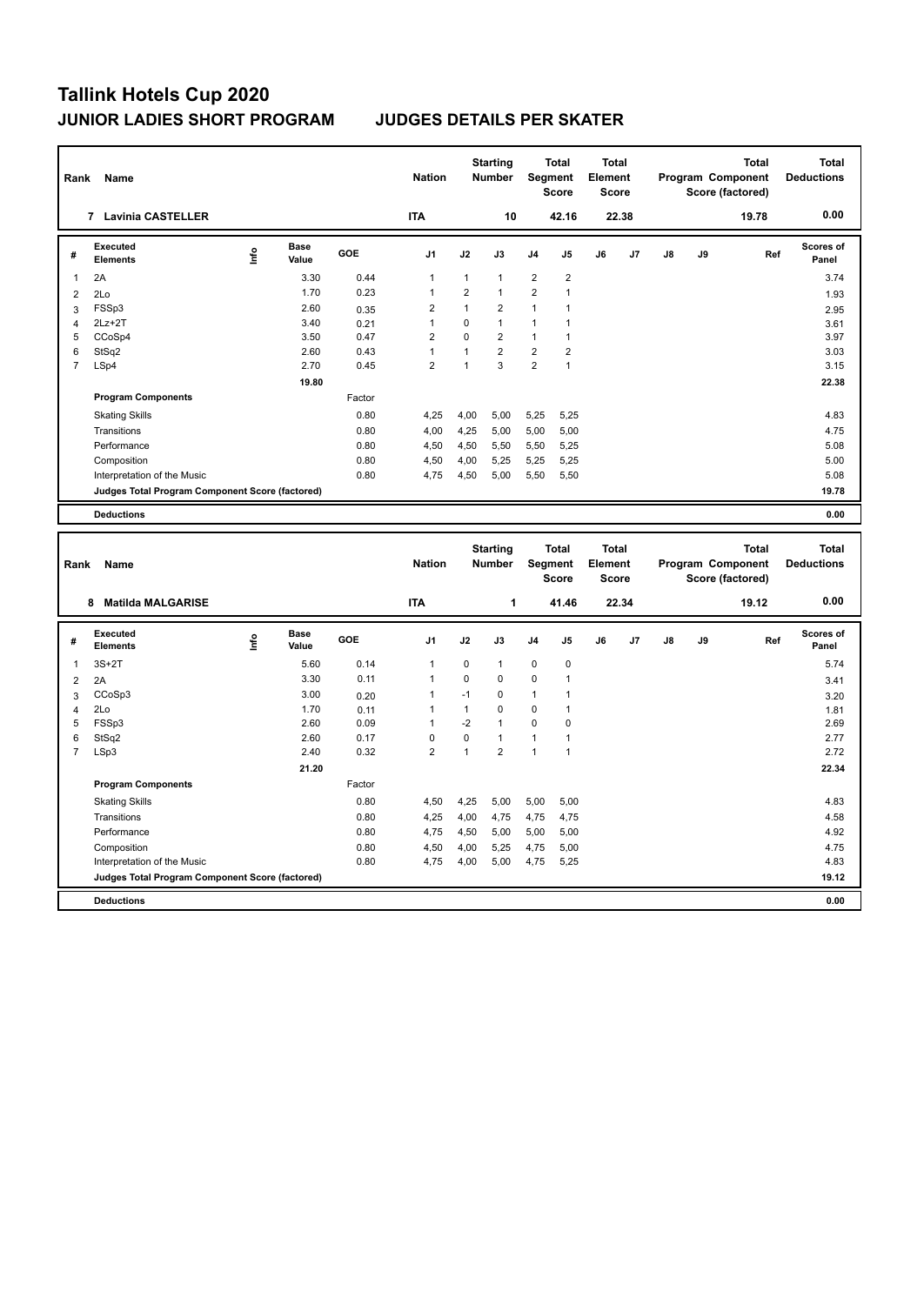| Rank | Name                                            |         |                      |         | <b>Nation</b>           |                | <b>Starting</b><br><b>Number</b> | Segment                 | <b>Total</b><br><b>Score</b> | <b>Total</b><br>Element<br><b>Score</b> |       |               |    | <b>Total</b><br>Program Component<br>Score (factored) | <b>Total</b><br><b>Deductions</b> |
|------|-------------------------------------------------|---------|----------------------|---------|-------------------------|----------------|----------------------------------|-------------------------|------------------------------|-----------------------------------------|-------|---------------|----|-------------------------------------------------------|-----------------------------------|
|      | Isabella VANDERLAAT<br>9.                       |         |                      |         | <b>SWE</b>              |                | 11                               |                         | 40.95                        |                                         | 20.07 |               |    | 20.88                                                 | 0.00                              |
| #    | Executed<br><b>Elements</b>                     | lnfo    | <b>Base</b><br>Value | GOE     | J <sub>1</sub>          | J2             | J3                               | J <sub>4</sub>          | J <sub>5</sub>               | J6                                      | J7    | $\mathsf{J}8$ | J9 | Ref                                                   | <b>Scores of</b><br>Panel         |
|      | 2A                                              |         | 3.30                 | 0.55    | $\overline{2}$          | 2              | $\mathbf{1}$                     | $\overline{\mathbf{c}}$ | $\overline{1}$               |                                         |       |               |    |                                                       | 3.85                              |
| 2    | $3S<+2T<$                                       | $\prec$ | 4.48                 | $-1.49$ | $-4$                    | $-4$           | $-5$                             | $-5$                    | $-4$                         |                                         |       |               |    |                                                       | 2.99                              |
| 3    | FSSp2                                           |         | 2.30                 | $-0.38$ | 0                       | $-2$           | $-2$                             | $-2$                    | $-1$                         |                                         |       |               |    |                                                       | 1.92                              |
| 4    | 2Lo                                             |         | $1.87 \times$        | 0.11    | 1                       | 1              | 0                                | 0                       |                              |                                         |       |               |    |                                                       | 1.98                              |
| 5    | CCoSp4                                          |         | 3.50                 | 0.00    | 1                       | 0              | $-1$                             | 0                       | 0                            |                                         |       |               |    |                                                       | 3.50                              |
| 6    | StSq2                                           |         | 2.60                 | 0.26    | 1                       | $\overline{2}$ | $\mathbf 0$                      | $\overline{1}$          | 1                            |                                         |       |               |    |                                                       | 2.86                              |
| 7    | LSp4                                            |         | 2.70                 | 0.27    | $\overline{\mathbf{c}}$ | $\overline{1}$ | $-1$                             | $\overline{1}$          | $\overline{1}$               |                                         |       |               |    |                                                       | 2.97                              |
|      |                                                 |         | 20.75                |         |                         |                |                                  |                         |                              |                                         |       |               |    |                                                       | 20.07                             |
|      | <b>Program Components</b>                       |         |                      | Factor  |                         |                |                                  |                         |                              |                                         |       |               |    |                                                       |                                   |
|      | <b>Skating Skills</b>                           |         |                      | 0.80    | 4,50                    | 5,25           | 5.00                             | 5,50                    | 5,50                         |                                         |       |               |    |                                                       | 5.25                              |
|      | Transitions                                     |         |                      | 0.80    | 4,50                    | 5,00           | 4,75                             | 5,00                    | 5,25                         |                                         |       |               |    |                                                       | 4.92                              |
|      | Performance                                     |         |                      | 0.80    | 5.25                    | 5.50           | 5.00                             | 5,75                    | 5.25                         |                                         |       |               |    |                                                       | 5.33                              |
|      | Composition                                     |         |                      | 0.80    | 5,00                    | 4,75           | 5,25                             | 5,25                    | 5,25                         |                                         |       |               |    |                                                       | 5.17                              |
|      | Interpretation of the Music                     |         |                      | 0.80    | 5,25                    | 5,00           | 5,50                             | 5,50                    | 5,50                         |                                         |       |               |    |                                                       | 5.42                              |
|      | Judges Total Program Component Score (factored) |         |                      |         |                         |                |                                  |                         |                              |                                         |       |               |    |                                                       | 20.88                             |
|      | <b>Deductions</b>                               |         |                      |         |                         |                |                                  |                         |                              |                                         |       |               |    |                                                       | 0.00                              |

< Under-rotated jump x Credit for highlight distribution, base value multiplied by 1.1

| Rank | Name                                            |      |               |         | <b>Nation</b>  |                | <b>Starting</b><br><b>Number</b> | Segment        | <b>Total</b><br><b>Score</b> | Total<br>Element<br><b>Score</b> |                |    |    | <b>Total</b><br>Program Component<br>Score (factored) | Total<br><b>Deductions</b> |
|------|-------------------------------------------------|------|---------------|---------|----------------|----------------|----------------------------------|----------------|------------------------------|----------------------------------|----------------|----|----|-------------------------------------------------------|----------------------------|
|      | <b>Vivien TESZARI</b><br>10                     |      |               |         | <b>SWE</b>     |                | 18                               |                | 40.65                        |                                  | 21.25          |    |    | 19.40                                                 | 0.00                       |
| #    | Executed<br><b>Elements</b>                     | ١nfo | Base<br>Value | GOE     | J <sub>1</sub> | J2             | J3                               | J <sub>4</sub> | J5                           | J6                               | J <sub>7</sub> | J8 | J9 | Ref                                                   | Scores of<br>Panel         |
| 1    | LSp4                                            |      | 2.70          | 0.45    | $\overline{2}$ | $\overline{2}$ | $\overline{2}$                   | $\mathbf{1}$   | $\mathbf{1}$                 |                                  |                |    |    |                                                       | 3.15                       |
| 2    | $2Lz+2T$                                        |      | 3.40          | $-0.14$ | 0              | $-1$           | $-1$                             | $-1$           | 0                            |                                  |                |    |    |                                                       | 3.26                       |
| 3    | FSSp4                                           |      | 3.00          | 0.20    | 1              | $-1$           | $\mathbf{1}$                     | 0              | 1                            |                                  |                |    |    |                                                       | 3.20                       |
| 4    | StSq2                                           |      | 2.60          | 0.26    | 1              | $\Omega$       | $\mathbf 1$                      | $\mathbf{1}$   | 1                            |                                  |                |    |    |                                                       | 2.86                       |
| 5    | 2A                                              |      | 3.30          | 0.00    | $\Omega$       | $\Omega$       | $\Omega$                         | $\Omega$       | $\Omega$                     |                                  |                |    |    |                                                       | 3.30                       |
| 6    | 2Lo                                             |      | $1.87 \times$ | 0.11    | 1              | 0              | 1                                | 0              | 1                            |                                  |                |    |    |                                                       | 1.98                       |
| 7    | CCoSp3                                          |      | 3.00          | 0.50    | 2              | 0              | $\overline{2}$                   | $\mathbf{1}$   | $\overline{2}$               |                                  |                |    |    |                                                       | 3.50                       |
|      |                                                 |      | 19.87         |         |                |                |                                  |                |                              |                                  |                |    |    |                                                       | 21.25                      |
|      | <b>Program Components</b>                       |      |               | Factor  |                |                |                                  |                |                              |                                  |                |    |    |                                                       |                            |
|      | <b>Skating Skills</b>                           |      |               | 0.80    | 4,50           | 4,25           | 5,00                             | 5,25           | 5,00                         |                                  |                |    |    |                                                       | 4.83                       |
|      | Transitions                                     |      |               | 0.80    | 4,25           | 3,50           | 4,75                             | 5,00           | 4,75                         |                                  |                |    |    |                                                       | 4.58                       |
|      | Performance                                     |      |               | 0.80    | 5,00           | 4,00           | 5,00                             | 5,00           | 5,25                         |                                  |                |    |    |                                                       | 5.00                       |
|      | Composition                                     |      |               | 0.80    | 4,75           | 3,75           | 5,00                             | 5,25           | 5,00                         |                                  |                |    |    |                                                       | 4.92                       |
|      | Interpretation of the Music                     |      |               | 0.80    | 4,75           | 3,75           | 4,75                             | 5,50           | 5,25                         |                                  |                |    |    |                                                       | 4.92                       |
|      | Judges Total Program Component Score (factored) |      |               |         |                |                |                                  |                |                              |                                  |                |    |    |                                                       | 19.40                      |
|      | <b>Deductions</b>                               |      |               |         |                |                |                                  |                |                              |                                  |                |    |    |                                                       | 0.00                       |

x Credit for highlight distribution, base value multiplied by 1.1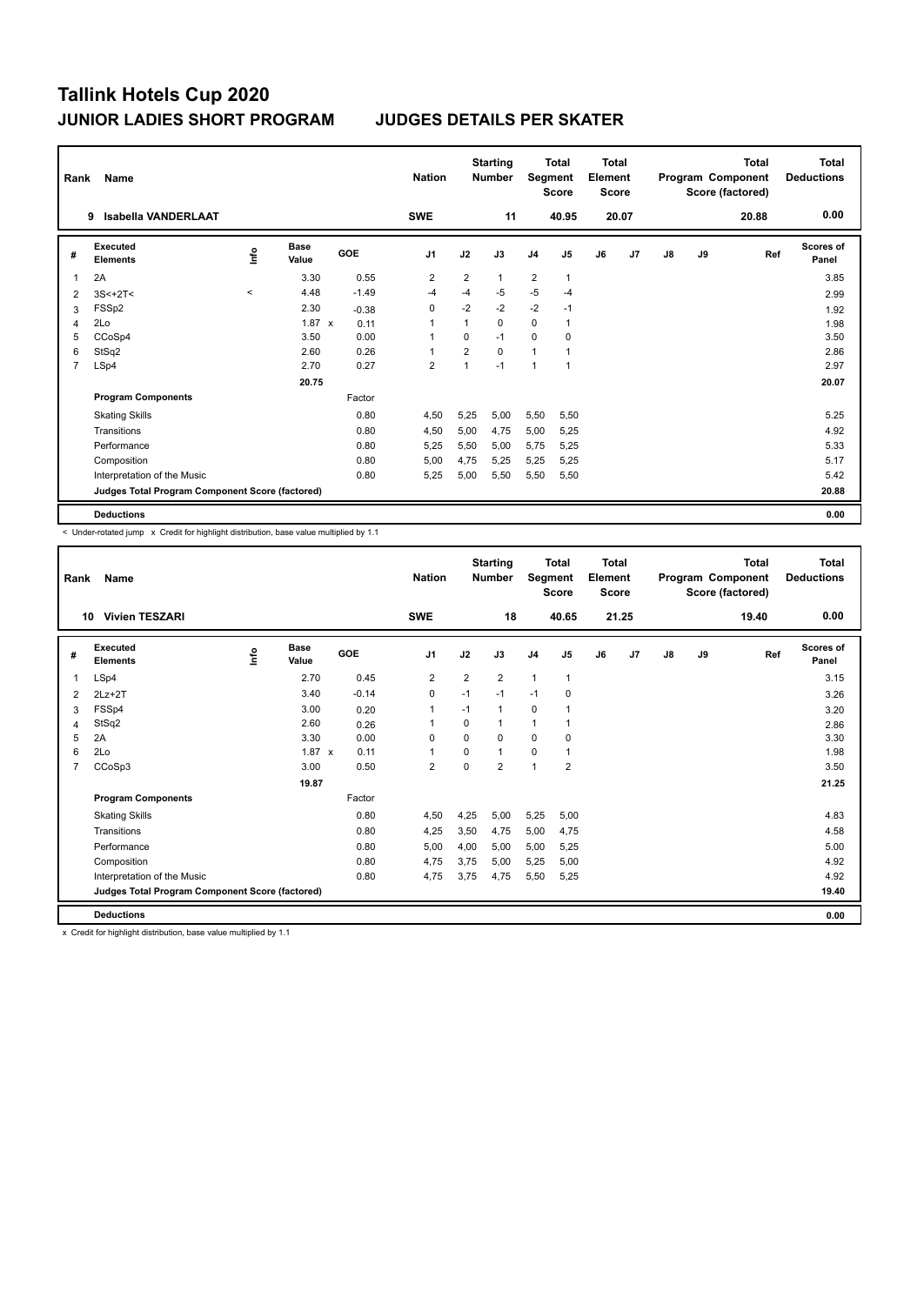| Rank           | Name                                            |         |                      |         | <b>Nation</b>  |                | <b>Starting</b><br><b>Number</b> | Segment                 | <b>Total</b><br><b>Score</b> | <b>Total</b><br>Element<br><b>Score</b> |       |               |    | <b>Total</b><br>Program Component<br>Score (factored) | <b>Total</b><br><b>Deductions</b> |
|----------------|-------------------------------------------------|---------|----------------------|---------|----------------|----------------|----------------------------------|-------------------------|------------------------------|-----------------------------------------|-------|---------------|----|-------------------------------------------------------|-----------------------------------|
|                | Lizaveta KHLYPAUKA<br>11                        |         |                      |         | <b>BLR</b>     |                | 19                               |                         | 39.49                        |                                         | 20.81 |               |    | 19.68                                                 | $-1.00$                           |
| #              | Executed<br><b>Elements</b>                     | lnfo    | <b>Base</b><br>Value | GOE     | J <sub>1</sub> | J2             | J3                               | J <sub>4</sub>          | J <sub>5</sub>               | J6                                      | J7    | $\mathsf{J}8$ | J9 | Ref                                                   | Scores of<br>Panel                |
| 1              | 3Lo<                                            | $\prec$ | 3.92                 | $-1.96$ | $-5$           | $-5$           | $-5$                             | $-5$                    | $-5$                         |                                         |       |               |    |                                                       | 1.96                              |
| $\overline{2}$ | 2A                                              |         | 3.30                 | 0.11    | 1              | $-1$           | 0                                | $\mathbf 0$             | $\mathbf{1}$                 |                                         |       |               |    |                                                       | 3.41                              |
| 3              | CCoSp4                                          |         | 3.50                 | 0.58    | $\overline{2}$ | $\overline{1}$ | $\overline{2}$                   | $\mathbf{1}$            | $\overline{\mathbf{c}}$      |                                         |       |               |    |                                                       | 4.08                              |
| 4              | $2Lz+2T2$                                       | $\prec$ | 3.14                 | $-0.42$ | $-1$           | $-3$           | $-3$                             | $-2$                    | $-1$                         |                                         |       |               |    |                                                       | 2.72                              |
| 5              | StSq2                                           |         | 2.60                 | 0.26    | 1              | $\overline{1}$ | $\mathbf{1}$                     | $\overline{2}$          | $\overline{1}$               |                                         |       |               |    |                                                       | 2.86                              |
| 6              | FSSp4                                           |         | 3.00                 | $-0.10$ | 0              | $-1$           | $-1$                             | 0                       | 0                            |                                         |       |               |    |                                                       | 2.90                              |
| $\overline{7}$ | LSp3                                            |         | 2.40                 | 0.48    | 2              | 1              | $\overline{2}$                   | $\overline{\mathbf{c}}$ | $\overline{\mathbf{c}}$      |                                         |       |               |    |                                                       | 2.88                              |
|                |                                                 |         | 21.86                |         |                |                |                                  |                         |                              |                                         |       |               |    |                                                       | 20.81                             |
|                | <b>Program Components</b>                       |         |                      | Factor  |                |                |                                  |                         |                              |                                         |       |               |    |                                                       |                                   |
|                | <b>Skating Skills</b>                           |         |                      | 0.80    | 4.75           | 4,50           | 5,50                             | 5,50                    | 5,00                         |                                         |       |               |    |                                                       | 5.08                              |
|                | Transitions                                     |         |                      | 0.80    | 4,50           | 4,00           | 5,00                             | 5,25                    | 4,50                         |                                         |       |               |    |                                                       | 4.67                              |
|                | Performance                                     |         |                      | 0.80    | 5,25           | 4,75           | 5,00                             | 5,25                    | 4,75                         |                                         |       |               |    |                                                       | 5.00                              |
|                | Composition                                     |         |                      | 0.80    | 5,00           | 4,50           | 5,25                             | 5,50                    | 4,50                         |                                         |       |               |    |                                                       | 4.92                              |
|                | Interpretation of the Music                     |         |                      | 0.80    | 5,00           | 4,75           | 5,00                             | 5,50                    | 4,75                         |                                         |       |               |    |                                                       | 4.92                              |
|                | Judges Total Program Component Score (factored) |         |                      |         |                |                |                                  |                         |                              |                                         |       |               |    |                                                       | 19.68                             |
|                | <b>Deductions</b>                               |         | Falls:               | $-1.00$ |                |                |                                  |                         |                              |                                         |       |               |    |                                                       | $-1.00$                           |

< Under-rotated jump

| Rank           | Name<br>Emma KIVIOJA<br>12                      |             |                      |         | <b>Nation</b>           |                | <b>Starting</b><br><b>Number</b> | Segment        | <b>Total</b><br><b>Score</b> | <b>Total</b><br>Element<br><b>Score</b> |       |    |    | <b>Total</b><br>Program Component<br>Score (factored) | <b>Total</b><br><b>Deductions</b> |
|----------------|-------------------------------------------------|-------------|----------------------|---------|-------------------------|----------------|----------------------------------|----------------|------------------------------|-----------------------------------------|-------|----|----|-------------------------------------------------------|-----------------------------------|
|                |                                                 |             |                      |         | <b>SWE</b>              |                | 12                               |                | 38.76                        |                                         | 18.84 |    |    | 19.92                                                 | 0.00                              |
| #              | Executed<br><b>Elements</b>                     | <u>info</u> | <b>Base</b><br>Value | GOE     | J <sub>1</sub>          | J2             | J3                               | J <sub>4</sub> | J <sub>5</sub>               | J6                                      | J7    | J8 | J9 | Ref                                                   | <b>Scores of</b><br>Panel         |
| 1              | $3S<+2T$                                        | $\prec$     | 4.74                 | $-1.26$ | -3                      | $-4$           | $-4$                             | $-4$           | $-3$                         |                                         |       |    |    |                                                       | 3.48                              |
| 2              | A*                                              | $\star$     | 0.00                 | 0.00    | ٠                       |                |                                  | ÷              |                              |                                         |       |    |    |                                                       | 0.00                              |
| 3              | FSSp3                                           |             | 2.60                 | 0.26    | $\overline{\mathbf{c}}$ |                | 1                                | $\mathbf{1}$   | 1                            |                                         |       |    |    |                                                       | 2.86                              |
| 4              | LSp3                                            |             | 2.40                 | 0.08    | $\mathbf{1}$            |                | 0                                | $\mathbf 0$    | 0                            |                                         |       |    |    |                                                       | 2.48                              |
| 5              | 2Lo                                             |             | $1.87 \times$        | 0.11    | 2                       |                | 0                                | $\Omega$       | $\mathbf{1}$                 |                                         |       |    |    |                                                       | 1.98                              |
| 6              | StSq3                                           |             | 3.30                 | 0.66    | $\overline{2}$          | $\overline{2}$ | $\overline{2}$                   | $\overline{2}$ | $\overline{2}$               |                                         |       |    |    |                                                       | 3.96                              |
| $\overline{7}$ | CCoSp4                                          |             | 3.50                 | 0.58    | $\overline{2}$          | $\overline{ }$ | $\overline{2}$                   | $\overline{2}$ | $\mathbf{1}$                 |                                         |       |    |    |                                                       | 4.08                              |
|                |                                                 |             | 18.41                |         |                         |                |                                  |                |                              |                                         |       |    |    |                                                       | 18.84                             |
|                | <b>Program Components</b>                       |             |                      | Factor  |                         |                |                                  |                |                              |                                         |       |    |    |                                                       |                                   |
|                | <b>Skating Skills</b>                           |             |                      | 0.80    | 4,75                    | 4,50           | 5,00                             | 5,25           | 5,50                         |                                         |       |    |    |                                                       | 5.00                              |
|                | Transitions                                     |             |                      | 0.80    | 4,50                    | 4,50           | 5,00                             | 5,25           | 5,25                         |                                         |       |    |    |                                                       | 4.92                              |
|                | Performance                                     |             |                      | 0.80    | 4,75                    | 4,75           | 4,75                             | 5,00           | 5,00                         |                                         |       |    |    |                                                       | 4.83                              |
|                | Composition                                     |             |                      | 0.80    | 5,00                    | 4,75           | 5,00                             | 5,25           | 5,25                         |                                         |       |    |    |                                                       | 5.08                              |
|                | Interpretation of the Music                     |             |                      | 0.80    | 5,00                    | 5,00           | 4,75                             | 5,50           | 5,25                         |                                         |       |    |    |                                                       | 5.08                              |
|                | Judges Total Program Component Score (factored) |             |                      |         |                         |                |                                  |                |                              |                                         |       |    |    |                                                       | 19.92                             |
|                | <b>Deductions</b>                               |             |                      |         |                         |                |                                  |                |                              |                                         |       |    |    |                                                       | 0.00                              |
|                | .                                               |             |                      |         |                         |                |                                  |                |                              |                                         |       |    |    |                                                       |                                   |

Under-rotated jump \* Invalid element x Credit for highlight distribution, base value multiplied by 1.1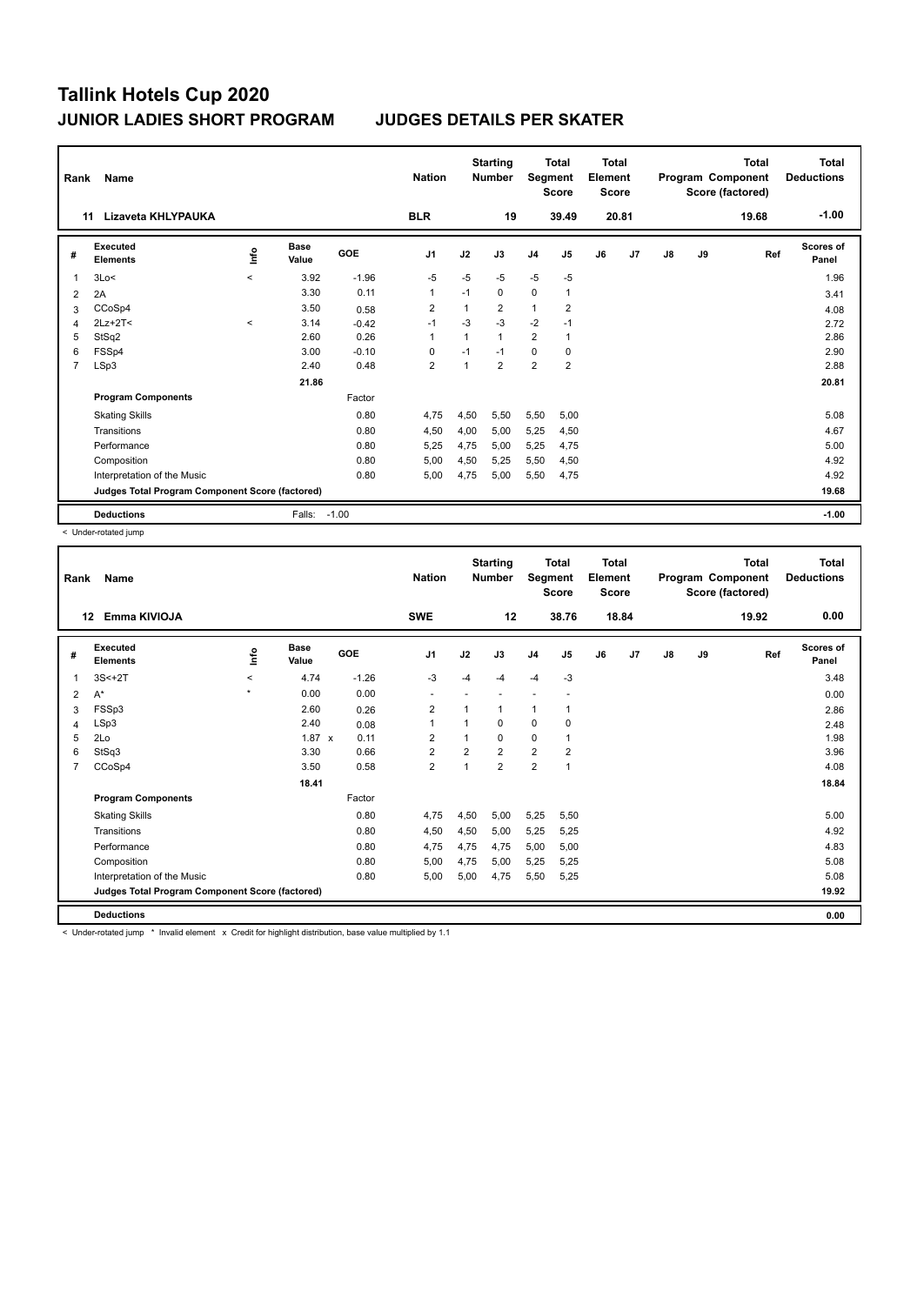| Rank           | Name                                            |                          |                      |         | <b>Nation</b>  |             | <b>Starting</b><br><b>Number</b> | <b>Total</b><br>Segment<br><b>Score</b> |                | <b>Total</b><br>Element<br><b>Score</b> |       | Program Component<br>Score (factored) |    | <b>Total</b> | <b>Total</b><br><b>Deductions</b> |
|----------------|-------------------------------------------------|--------------------------|----------------------|---------|----------------|-------------|----------------------------------|-----------------------------------------|----------------|-----------------------------------------|-------|---------------------------------------|----|--------------|-----------------------------------|
|                | Elizaveta DAVYDOVA<br>13                        |                          |                      |         | <b>EST</b>     |             | 6                                |                                         | 38.27          |                                         | 18.45 |                                       |    | 19.82        | 0.00                              |
| #              | Executed<br><b>Elements</b>                     | lnfo                     | <b>Base</b><br>Value | GOE     | J <sub>1</sub> | J2          | J3                               | J <sub>4</sub>                          | J <sub>5</sub> | J6                                      | J7    | J8                                    | J9 | Ref          | <b>Scores of</b><br>Panel         |
| 1              | 3Lo<<                                           | <<                       | 1.70                 | $-0.51$ | $-3$           | $-3$        | -3                               | $-4$                                    | -3             |                                         |       |                                       |    |              | 1.19                              |
| 2              | $3S<+2T$                                        | $\overline{\phantom{a}}$ | 4.74                 | $-0.92$ | $-2$           | $-3$        | $-3$                             | $-3$                                    | $-2$           |                                         |       |                                       |    |              | 3.82                              |
| 3              | 2A                                              |                          | 3.30                 | 0.22    | $\overline{2}$ | 0           | $\mathbf{1}$                     | 0                                       |                |                                         |       |                                       |    |              | 3.52                              |
| 4              | FSSp1                                           |                          | 2.00                 | $-0.20$ | $\mathbf 0$    | $-2$        | $-1$                             | $-2$                                    |                |                                         |       |                                       |    |              | 1.80                              |
| 5              | StSq2                                           |                          | 2.60                 | 0.26    | 1              | $\mathbf 1$ | $\overline{2}$                   | 1                                       |                |                                         |       |                                       |    |              | 2.86                              |
| 6              | CCoSp3                                          |                          | 3.00                 | 0.30    | $\overline{2}$ | $\mathbf 1$ | $\mathbf{1}$                     | 1                                       |                |                                         |       |                                       |    |              | 3.30                              |
| $\overline{7}$ | LSp2                                            |                          | 1.90                 | 0.06    | $\mathbf{1}$   | 0           | 1                                | $-1$                                    | $\mathbf 0$    |                                         |       |                                       |    |              | 1.96                              |
|                |                                                 |                          | 19.24                |         |                |             |                                  |                                         |                |                                         |       |                                       |    |              | 18.45                             |
|                | <b>Program Components</b>                       |                          |                      | Factor  |                |             |                                  |                                         |                |                                         |       |                                       |    |              |                                   |
|                | <b>Skating Skills</b>                           |                          |                      | 0.80    | 4.75           | 4,75        | 5,50                             | 5,00                                    | 5,25           |                                         |       |                                       |    |              | 5.00                              |
|                | Transitions                                     |                          |                      | 0.80    | 4,75           | 4,25        | 5,00                             | 5,00                                    | 5,25           |                                         |       |                                       |    |              | 4.92                              |
|                | Performance                                     |                          |                      | 0.80    | 5.00           | 4,50        | 5.25                             | 5,00                                    | 5,00           |                                         |       |                                       |    |              | 5.00                              |
|                | Composition                                     |                          |                      | 0.80    | 5,00           | 4,25        | 5,25                             | 4,75                                    | 5,00           |                                         |       |                                       |    |              | 4.92                              |
|                | Interpretation of the Music                     |                          |                      | 0.80    | 5,00           | 4,25        | 5,00                             | 4,75                                    | 5,25           |                                         |       |                                       |    |              | 4.92                              |
|                | Judges Total Program Component Score (factored) |                          |                      |         |                |             |                                  |                                         |                |                                         |       |                                       |    |              | 19.82                             |
|                | <b>Deductions</b>                               |                          |                      |         |                |             |                                  |                                         |                |                                         |       |                                       |    |              | 0.00                              |

< Under-rotated jump << Downgraded jump

| 0.00<br>17.76<br><b>14 Fanni LINDFORS</b><br><b>FIN</b><br>15<br>37.90<br>20.14<br>Executed<br><b>Scores of</b><br><b>Base</b><br><u>info</u><br>GOE<br>J <sub>1</sub><br>J2<br>J6<br>J7<br>J3<br>J <sub>4</sub><br>J5<br>$\mathsf{J}8$<br>J9<br>Ref<br>#<br><b>Elements</b><br>Value<br>Panel<br>$-1.38$<br>$-5$<br>$3S<+2T$<br>4.74<br>$-3$<br>3.36<br>$-4$<br>$\prec$<br>$-4$<br>$-4$<br>1<br>$-5$<br>$-5$<br>3.30<br>$-1.43$<br>-3<br>$-4$<br>$-4$<br>2A<br>1.87<br>2<br>$-2$<br>$\mathbf 0$<br>FSSp3<br>2.60<br>0<br>0<br>0<br>0.00<br>2.60<br>3<br>LSp3<br>2.40<br>$\Omega$<br>0<br>$\mathbf{1}$<br>1<br>0<br>0.08<br>2.48<br>4<br>2Lo<br>1.87 x<br>0.06<br>0<br>0<br>1.93<br>$\mathbf{1}$<br>$-1$<br>5<br>StSq2<br>2.60<br>0.17<br>$\mathbf 0$<br>2.77<br>$\mathbf{1}$<br>$\Omega$<br>1<br>6<br>0.25<br>CCoSp2<br>2.50<br>$\mathbf{1}$<br>$\Omega$<br>1<br>$\mathbf{1}$<br>2.75<br>$\overline{7}$<br>1<br>17.76<br>20.01<br>Factor<br><b>Program Components</b><br>0.80<br>4,75<br>4,50<br>5.25<br>4,75<br>4.83<br><b>Skating Skills</b><br>5,00<br>0.80<br>4,50<br>4,25<br>5,25<br>4.92<br>Transitions<br>5,50<br>5,00<br>5,00<br>5.17<br>Performance<br>0.80<br>5,25<br>4,75<br>5,25<br>5,25<br>5.08<br>0.80<br>5,00<br>4,25<br>5,00<br>5,25<br>Composition<br>6,00<br>5.17<br>Interpretation of the Music<br>0.80<br>5,00<br>4,50<br>5,75<br>5,00<br>5,50<br>Judges Total Program Component Score (factored)<br>20.14 | Rank | Name              |  |  |  | <b>Nation</b> | <b>Starting</b><br><b>Number</b> | <b>Total</b><br>Segment<br><b>Score</b> |  | Total<br>Element<br><b>Score</b> |  | <b>Total</b><br>Program Component<br>Score (factored) |  |  | <b>Total</b><br><b>Deductions</b> |
|---------------------------------------------------------------------------------------------------------------------------------------------------------------------------------------------------------------------------------------------------------------------------------------------------------------------------------------------------------------------------------------------------------------------------------------------------------------------------------------------------------------------------------------------------------------------------------------------------------------------------------------------------------------------------------------------------------------------------------------------------------------------------------------------------------------------------------------------------------------------------------------------------------------------------------------------------------------------------------------------------------------------------------------------------------------------------------------------------------------------------------------------------------------------------------------------------------------------------------------------------------------------------------------------------------------------------------------------------------------------------------------------------------------------------------|------|-------------------|--|--|--|---------------|----------------------------------|-----------------------------------------|--|----------------------------------|--|-------------------------------------------------------|--|--|-----------------------------------|
|                                                                                                                                                                                                                                                                                                                                                                                                                                                                                                                                                                                                                                                                                                                                                                                                                                                                                                                                                                                                                                                                                                                                                                                                                                                                                                                                                                                                                                 |      |                   |  |  |  |               |                                  |                                         |  |                                  |  |                                                       |  |  |                                   |
|                                                                                                                                                                                                                                                                                                                                                                                                                                                                                                                                                                                                                                                                                                                                                                                                                                                                                                                                                                                                                                                                                                                                                                                                                                                                                                                                                                                                                                 |      |                   |  |  |  |               |                                  |                                         |  |                                  |  |                                                       |  |  |                                   |
|                                                                                                                                                                                                                                                                                                                                                                                                                                                                                                                                                                                                                                                                                                                                                                                                                                                                                                                                                                                                                                                                                                                                                                                                                                                                                                                                                                                                                                 |      |                   |  |  |  |               |                                  |                                         |  |                                  |  |                                                       |  |  |                                   |
|                                                                                                                                                                                                                                                                                                                                                                                                                                                                                                                                                                                                                                                                                                                                                                                                                                                                                                                                                                                                                                                                                                                                                                                                                                                                                                                                                                                                                                 |      |                   |  |  |  |               |                                  |                                         |  |                                  |  |                                                       |  |  |                                   |
|                                                                                                                                                                                                                                                                                                                                                                                                                                                                                                                                                                                                                                                                                                                                                                                                                                                                                                                                                                                                                                                                                                                                                                                                                                                                                                                                                                                                                                 |      |                   |  |  |  |               |                                  |                                         |  |                                  |  |                                                       |  |  |                                   |
|                                                                                                                                                                                                                                                                                                                                                                                                                                                                                                                                                                                                                                                                                                                                                                                                                                                                                                                                                                                                                                                                                                                                                                                                                                                                                                                                                                                                                                 |      |                   |  |  |  |               |                                  |                                         |  |                                  |  |                                                       |  |  |                                   |
|                                                                                                                                                                                                                                                                                                                                                                                                                                                                                                                                                                                                                                                                                                                                                                                                                                                                                                                                                                                                                                                                                                                                                                                                                                                                                                                                                                                                                                 |      |                   |  |  |  |               |                                  |                                         |  |                                  |  |                                                       |  |  |                                   |
|                                                                                                                                                                                                                                                                                                                                                                                                                                                                                                                                                                                                                                                                                                                                                                                                                                                                                                                                                                                                                                                                                                                                                                                                                                                                                                                                                                                                                                 |      |                   |  |  |  |               |                                  |                                         |  |                                  |  |                                                       |  |  |                                   |
|                                                                                                                                                                                                                                                                                                                                                                                                                                                                                                                                                                                                                                                                                                                                                                                                                                                                                                                                                                                                                                                                                                                                                                                                                                                                                                                                                                                                                                 |      |                   |  |  |  |               |                                  |                                         |  |                                  |  |                                                       |  |  |                                   |
|                                                                                                                                                                                                                                                                                                                                                                                                                                                                                                                                                                                                                                                                                                                                                                                                                                                                                                                                                                                                                                                                                                                                                                                                                                                                                                                                                                                                                                 |      |                   |  |  |  |               |                                  |                                         |  |                                  |  |                                                       |  |  |                                   |
|                                                                                                                                                                                                                                                                                                                                                                                                                                                                                                                                                                                                                                                                                                                                                                                                                                                                                                                                                                                                                                                                                                                                                                                                                                                                                                                                                                                                                                 |      |                   |  |  |  |               |                                  |                                         |  |                                  |  |                                                       |  |  |                                   |
|                                                                                                                                                                                                                                                                                                                                                                                                                                                                                                                                                                                                                                                                                                                                                                                                                                                                                                                                                                                                                                                                                                                                                                                                                                                                                                                                                                                                                                 |      |                   |  |  |  |               |                                  |                                         |  |                                  |  |                                                       |  |  |                                   |
|                                                                                                                                                                                                                                                                                                                                                                                                                                                                                                                                                                                                                                                                                                                                                                                                                                                                                                                                                                                                                                                                                                                                                                                                                                                                                                                                                                                                                                 |      |                   |  |  |  |               |                                  |                                         |  |                                  |  |                                                       |  |  |                                   |
|                                                                                                                                                                                                                                                                                                                                                                                                                                                                                                                                                                                                                                                                                                                                                                                                                                                                                                                                                                                                                                                                                                                                                                                                                                                                                                                                                                                                                                 |      |                   |  |  |  |               |                                  |                                         |  |                                  |  |                                                       |  |  |                                   |
|                                                                                                                                                                                                                                                                                                                                                                                                                                                                                                                                                                                                                                                                                                                                                                                                                                                                                                                                                                                                                                                                                                                                                                                                                                                                                                                                                                                                                                 |      |                   |  |  |  |               |                                  |                                         |  |                                  |  |                                                       |  |  |                                   |
|                                                                                                                                                                                                                                                                                                                                                                                                                                                                                                                                                                                                                                                                                                                                                                                                                                                                                                                                                                                                                                                                                                                                                                                                                                                                                                                                                                                                                                 |      |                   |  |  |  |               |                                  |                                         |  |                                  |  |                                                       |  |  |                                   |
|                                                                                                                                                                                                                                                                                                                                                                                                                                                                                                                                                                                                                                                                                                                                                                                                                                                                                                                                                                                                                                                                                                                                                                                                                                                                                                                                                                                                                                 |      |                   |  |  |  |               |                                  |                                         |  |                                  |  |                                                       |  |  |                                   |
|                                                                                                                                                                                                                                                                                                                                                                                                                                                                                                                                                                                                                                                                                                                                                                                                                                                                                                                                                                                                                                                                                                                                                                                                                                                                                                                                                                                                                                 |      | <b>Deductions</b> |  |  |  |               |                                  |                                         |  |                                  |  |                                                       |  |  | 0.00                              |

< Under-rotated jump x Credit for highlight distribution, base value multiplied by 1.1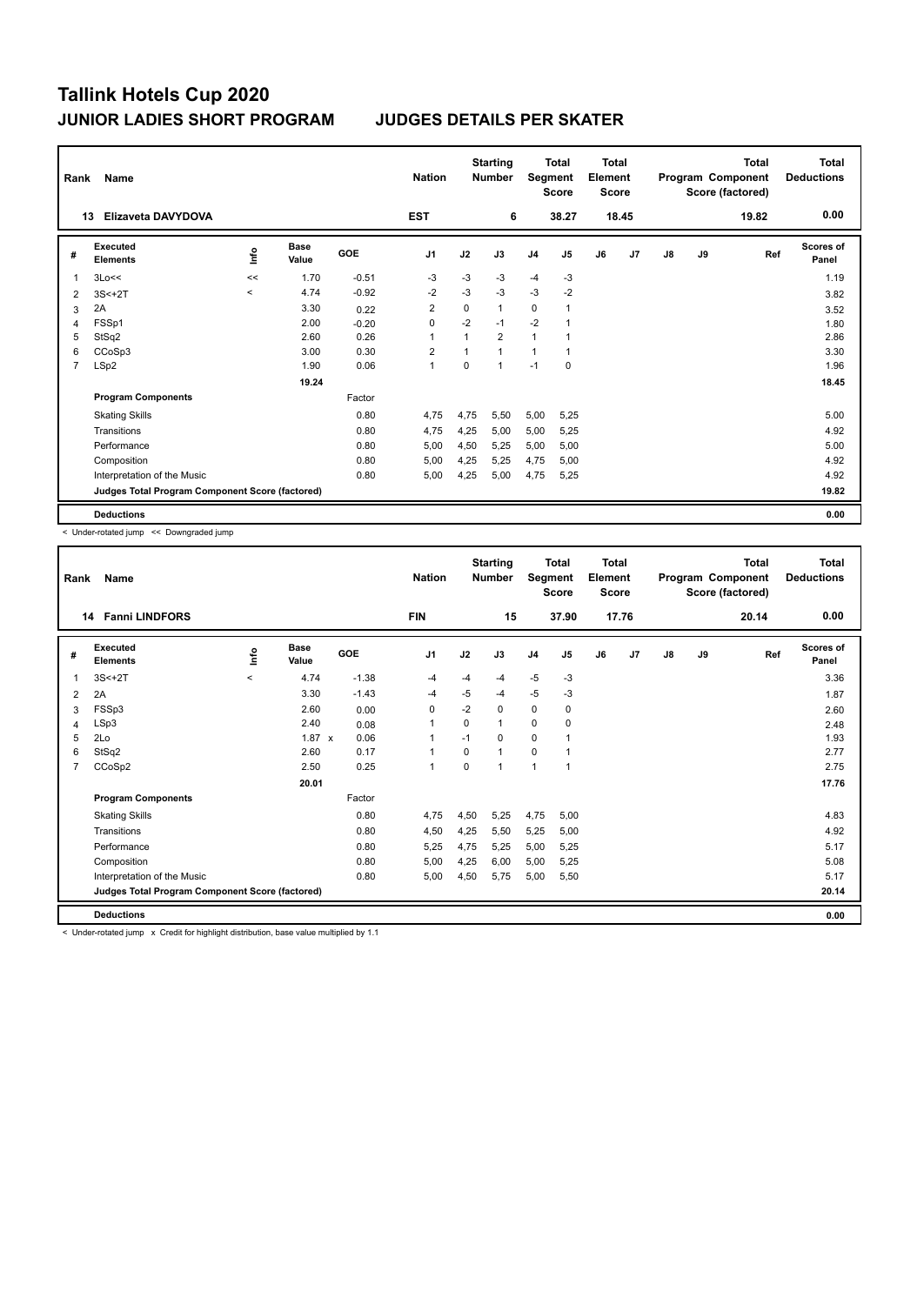| Rank           | Name                                            |              |                      |         | <b>Nation</b>           |                | <b>Starting</b><br><b>Number</b> |                | <b>Total</b><br>Segment<br><b>Score</b> | <b>Total</b><br>Element<br><b>Score</b> |       | Program Component |    | <b>Total</b><br>Score (factored) | <b>Total</b><br><b>Deductions</b> |
|----------------|-------------------------------------------------|--------------|----------------------|---------|-------------------------|----------------|----------------------------------|----------------|-----------------------------------------|-----------------------------------------|-------|-------------------|----|----------------------------------|-----------------------------------|
|                | <b>Jenni JOHANNSON</b><br>15                    |              |                      |         | <b>FIN</b>              |                | 8                                |                | 36.87                                   |                                         | 18.07 |                   |    | 18.80                            | 0.00                              |
| #              | Executed<br><b>Elements</b>                     | lnfo         | <b>Base</b><br>Value | GOE     | J <sub>1</sub>          | J2             | J3                               | J <sub>4</sub> | J <sub>5</sub>                          | J6                                      | J7    | J8                | J9 | Ref                              | <b>Scores of</b><br>Panel         |
| 1              | 2A                                              |              | 3.30                 | $-0.66$ | $-2$                    | $-2$           | $-2$                             | $-2$           | $-2$                                    |                                         |       |                   |    |                                  | 2.64                              |
| 2              | 3S<+COMBO                                       | $\checkmark$ | 3.44                 | $-1.72$ | $-5$                    | $-5$           | $-5$                             | $-5$           | $-5$                                    |                                         |       |                   |    |                                  | 1.72                              |
| 3              | FSSp4                                           |              | 3.00                 | 0.20    | $\overline{\mathbf{c}}$ | $-1$           | $\Omega$                         | 1              |                                         |                                         |       |                   |    |                                  | 3.20                              |
| 4              | LSp4                                            |              | 2.70                 | 0.36    | $\overline{2}$          | 1              | $\overline{1}$                   | $\overline{2}$ |                                         |                                         |       |                   |    |                                  | 3.06                              |
| 5              | 2Lo                                             |              | $1.87 \times$        | $-0.68$ | $-4$                    | $-4$           | -4                               | $-4$           | $-4$                                    |                                         |       |                   |    |                                  | 1.19                              |
| 6              | StSq2                                           |              | 2.60                 | 0.26    | 1                       | $\overline{2}$ | 0                                | 1              | 1                                       |                                         |       |                   |    |                                  | 2.86                              |
| $\overline{7}$ | CCoSp3                                          |              | 3.00                 | 0.40    | $\overline{2}$          | $\overline{1}$ | 1                                | 1              | $\overline{2}$                          |                                         |       |                   |    |                                  | 3.40                              |
|                |                                                 |              | 19.91                |         |                         |                |                                  |                |                                         |                                         |       |                   |    |                                  | 18.07                             |
|                | <b>Program Components</b>                       |              |                      | Factor  |                         |                |                                  |                |                                         |                                         |       |                   |    |                                  |                                   |
|                | <b>Skating Skills</b>                           |              |                      | 0.80    | 5.00                    | 4,00           | 5,00                             | 4,75           | 5,00                                    |                                         |       |                   |    |                                  | 4.92                              |
|                | Transitions                                     |              |                      | 0.80    | 4,50                    | 4,00           | 4,50                             | 4,50           | 4,75                                    |                                         |       |                   |    |                                  | 4.50                              |
|                | Performance                                     |              |                      | 0.80    | 5.00                    | 4,50           | 4.25                             | 4,50           | 4,75                                    |                                         |       |                   |    |                                  | 4.58                              |
|                | Composition                                     |              |                      | 0.80    | 4,75                    | 4,25           | 5,00                             | 4,50           | 5,00                                    |                                         |       |                   |    |                                  | 4.75                              |
|                | Interpretation of the Music                     |              |                      | 0.80    | 5,00                    | 4,50           | 4,50                             | 4,75           | 5,25                                    |                                         |       |                   |    |                                  | 4.75                              |
|                | Judges Total Program Component Score (factored) |              |                      |         |                         |                |                                  |                |                                         |                                         |       |                   |    |                                  | 18.80                             |
|                | <b>Deductions</b>                               |              |                      |         |                         |                |                                  |                |                                         |                                         |       |                   |    |                                  | 0.00                              |

-<br>- Under-rotated jump x Credit for highlight distribution, base value multiplied by 1.1

|                | Name<br>Rank                                    |         |                      |         | <b>Nation</b>  |              | <b>Starting</b><br><b>Number</b> | Segment        | <b>Total</b><br><b>Score</b> | Total<br>Element<br><b>Score</b> |                | <b>Total</b><br>Program Component<br>Score (factored) |    |       | Total<br><b>Deductions</b> |
|----------------|-------------------------------------------------|---------|----------------------|---------|----------------|--------------|----------------------------------|----------------|------------------------------|----------------------------------|----------------|-------------------------------------------------------|----|-------|----------------------------|
|                | <b>Cailin O'KEEFE</b><br>16                     |         |                      |         | <b>AUS</b>     |              | 13                               |                | 35.10                        |                                  | 17.90          |                                                       |    | 17.20 | 0.00                       |
| #              | Executed<br><b>Elements</b>                     | ١nfo    | <b>Base</b><br>Value | GOE     | J <sub>1</sub> | J2           | J3                               | J <sub>4</sub> | J5                           | J6                               | J <sub>7</sub> | $\mathsf{J}8$                                         | J9 | Ref   | <b>Scores of</b><br>Panel  |
| $\mathbf{1}$   | FSSp2                                           |         | 2.30                 | 0.15    | $\mathbf{1}$   | $-1$         | 0                                | $\overline{1}$ | $\mathbf{1}$                 |                                  |                |                                                       |    |       | 2.45                       |
| 2              | 2A<                                             | $\prec$ | 2.64                 | $-1.06$ | $-4$           | $-4$         | $-4$                             | $-4$           | $-3$                         |                                  |                |                                                       |    |       | 1.58                       |
| 3              | 2Lo                                             |         | 1.70                 | 0.11    | $\mathbf{1}$   | 0            | 0                                | $\mathbf{1}$   | 1                            |                                  |                |                                                       |    |       | 1.81                       |
| $\overline{4}$ | $2Lz!+2T$                                       |         | $3.74 \times$        | $-0.28$ | $-1$           | $-1$         | $-2$                             | $-2$           | $-1$                         |                                  |                |                                                       |    |       | 3.46                       |
| 5              | CCoSp4                                          |         | 3.50                 | $-0.23$ | $\overline{1}$ | $-1$         | $-2$                             | $\Omega$       | $-1$                         |                                  |                |                                                       |    |       | 3.27                       |
| 6              | StSq2                                           |         | 2.60                 | 0.09    | $\mathbf{1}$   | $\Omega$     | 0                                | $\mathbf{1}$   | 0                            |                                  |                |                                                       |    |       | 2.69                       |
| $\overline{7}$ | LSp3                                            |         | 2.40                 | 0.24    | $\overline{1}$ | $\mathbf{1}$ | 1                                | 1              | $\mathbf 0$                  |                                  |                |                                                       |    |       | 2.64                       |
|                |                                                 |         | 18.88                |         |                |              |                                  |                |                              |                                  |                |                                                       |    |       | 17.90                      |
|                | <b>Program Components</b>                       |         |                      | Factor  |                |              |                                  |                |                              |                                  |                |                                                       |    |       |                            |
|                | <b>Skating Skills</b>                           |         |                      | 0.80    | 4,00           | 3,75         | 4,00                             | 4,50           | 4,50                         |                                  |                |                                                       |    |       | 4.17                       |
|                | Transitions                                     |         |                      | 0.80    | 4,00           | 3,75         | 4,25                             | 4,50           | 4,50                         |                                  |                |                                                       |    |       | 4.25                       |
|                | Performance                                     |         |                      | 0.80    | 4,25           | 4,00         | 4,00                             | 4,75           | 4,75                         |                                  |                |                                                       |    |       | 4.33                       |
|                | Composition                                     |         |                      | 0.80    | 4,25           | 3,75         | 4,25                             | 4,50           | 4,50                         |                                  |                |                                                       |    |       | 4.33                       |
|                | Interpretation of the Music                     |         |                      | 0.80    | 4,50           | 4,00         | 4,00                             | 4,75           | 4,75                         |                                  |                |                                                       |    |       | 4.42                       |
|                | Judges Total Program Component Score (factored) |         |                      |         |                |              |                                  |                |                              |                                  |                |                                                       |    |       | 17.20                      |
|                | <b>Deductions</b>                               |         |                      |         |                |              |                                  |                |                              |                                  |                |                                                       |    |       | 0.00                       |

< Under-rotated jump x Credit for highlight distribution, base value multiplied by 1.1 ! Not clear edge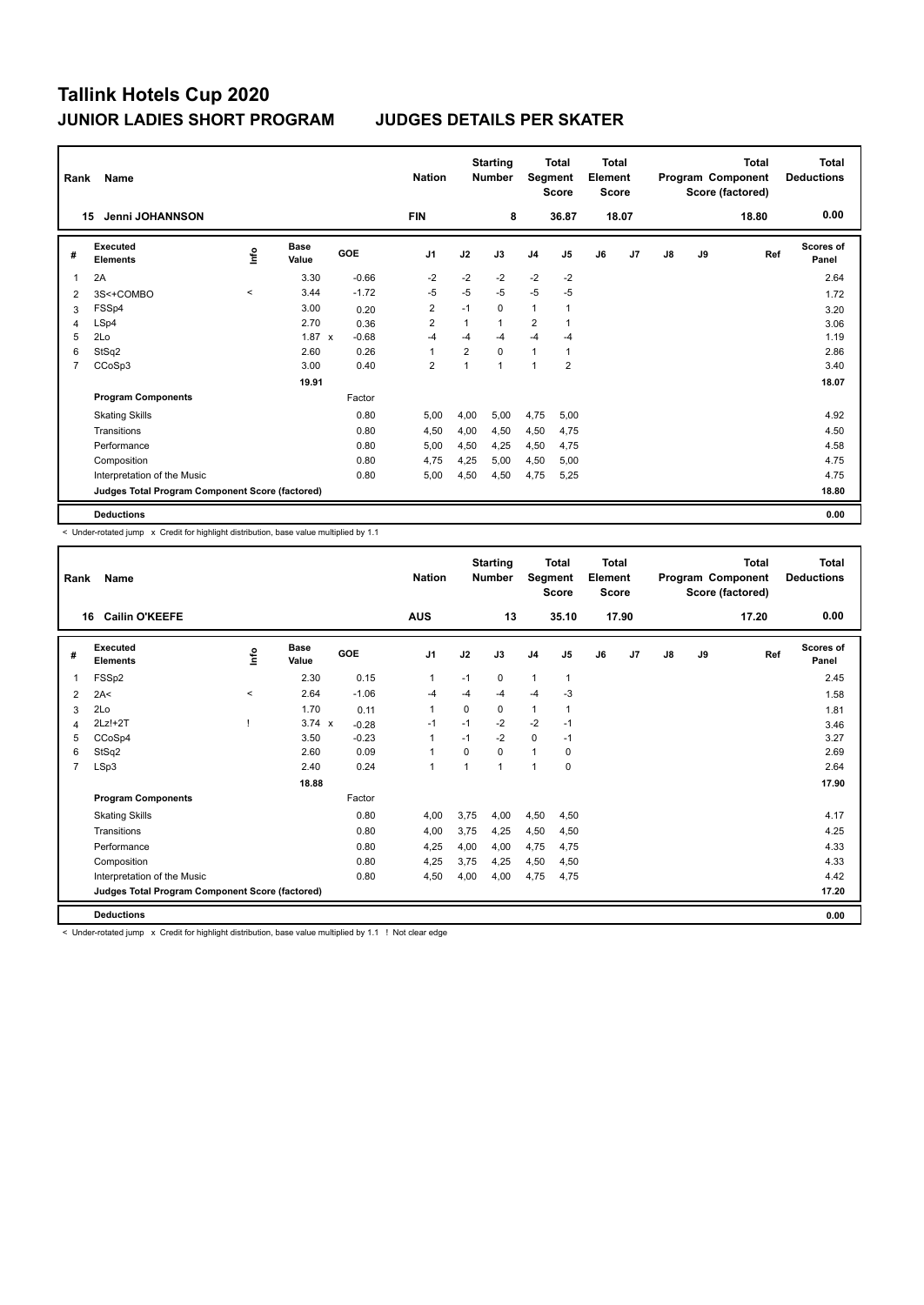| Rank           | Name                                            |         |                      |         | <b>Nation</b>  |                | <b>Starting</b><br><b>Number</b> | Segment        | <b>Total</b><br><b>Score</b> | <b>Total</b><br>Element<br><b>Score</b> |                |    |    | Total<br>Program Component<br>Score (factored) | Total<br><b>Deductions</b> |
|----------------|-------------------------------------------------|---------|----------------------|---------|----------------|----------------|----------------------------------|----------------|------------------------------|-----------------------------------------|----------------|----|----|------------------------------------------------|----------------------------|
|                | <b>Sirkku KOSKENVAARA</b><br>17                 |         |                      |         | <b>FIN</b>     |                | 17                               |                | 33.09                        |                                         | 14.15          |    |    | 18.94                                          | 0.00                       |
| #              | Executed<br><b>Elements</b>                     | lnfo    | <b>Base</b><br>Value | GOE     | J <sub>1</sub> | J2             | J3                               | J <sub>4</sub> | J <sub>5</sub>               | J6                                      | J <sub>7</sub> | J8 | J9 | Ref                                            | <b>Scores of</b><br>Panel  |
| 1              | 2Lo                                             |         | 1.70                 | 0.17    | $\mathbf{1}$   | 1              | $\mathbf{1}$                     | $\mathbf{1}$   | 1                            |                                         |                |    |    |                                                | 1.87                       |
| 2              | 1S*+COMBO                                       | $\star$ | 0.00                 | 0.00    |                |                |                                  |                |                              |                                         |                |    |    |                                                | 0.00                       |
| 3              | FSSp3                                           |         | 2.60                 | 0.17    | 1              | 0              | 1                                | 0              | 1                            |                                         |                |    |    |                                                | 2.77                       |
| 4              | LSpB                                            |         | 1.20                 | $-0.12$ | $-2$           | $\Omega$       | 0                                | $-2$           | $-1$                         |                                         |                |    |    |                                                | 1.08                       |
| 5              | 2A                                              |         | $3.63 \times$        | $-1.10$ | $-3$           | $-4$           | $-3$                             | $-4$           | $-3$                         |                                         |                |    |    |                                                | 2.53                       |
| 6              | StSq2                                           |         | 2.60                 | 0.00    | 0              | $\overline{2}$ | $\mathbf 0$                      | $-1$           | 0                            |                                         |                |    |    |                                                | 2.60                       |
| $\overline{7}$ | CCoSp3                                          |         | 3.00                 | 0.30    | $\overline{1}$ | 1              | 1                                | $\mathbf{1}$   | $\mathbf{1}$                 |                                         |                |    |    |                                                | 3.30                       |
|                |                                                 |         | 14.73                |         |                |                |                                  |                |                              |                                         |                |    |    |                                                | 14.15                      |
|                | <b>Program Components</b>                       |         |                      | Factor  |                |                |                                  |                |                              |                                         |                |    |    |                                                |                            |
|                | <b>Skating Skills</b>                           |         |                      | 0.80    | 4.75           | 4,75           | 5,00                             | 4,75           | 4.75                         |                                         |                |    |    |                                                | 4.75                       |
|                | Transitions                                     |         |                      | 0.80    | 4,50           | 4,75           | 5,00                             | 4,50           | 4,50                         |                                         |                |    |    |                                                | 4.58                       |
|                | Performance                                     |         |                      | 0.80    | 4.50           | 5.25           | 4.75                             | 4,50           | 4.75                         |                                         |                |    |    |                                                | 4.67                       |
|                | Composition                                     |         |                      | 0.80    | 4,75           | 4,75           | 5,25                             | 4,50           | 4,75                         |                                         |                |    |    |                                                | 4.75                       |
|                | Interpretation of the Music                     |         |                      | 0.80    | 4,50           | 5,00           | 5,00                             | 4,75           | 5,00                         |                                         |                |    |    |                                                | 4.92                       |
|                | Judges Total Program Component Score (factored) |         |                      |         |                |                |                                  |                |                              |                                         |                |    |    |                                                | 18.94                      |
|                | <b>Deductions</b>                               |         |                      |         |                |                |                                  |                |                              |                                         |                |    |    |                                                | 0.00                       |

\* Invalid element x Credit for highlight distribution, base value multiplied by 1.1

| Rank           | Name                                            |             |                      |            | <b>Nation</b>  |                | <b>Starting</b><br><b>Number</b> | <b>Total</b><br>Segment<br><b>Score</b> |                | <b>Total</b><br>Element<br><b>Score</b> |                | <b>Total</b><br>Program Component<br>Score (factored) |    |       | <b>Total</b><br><b>Deductions</b> |
|----------------|-------------------------------------------------|-------------|----------------------|------------|----------------|----------------|----------------------------------|-----------------------------------------|----------------|-----------------------------------------|----------------|-------------------------------------------------------|----|-------|-----------------------------------|
|                | Julia VON BÜREN<br>18                           |             |                      |            | <b>SUI</b>     |                | 14                               |                                         | 32.90          |                                         | 16.92          |                                                       |    | 16.98 | $-1.00$                           |
| #              | Executed<br><b>Elements</b>                     | <u>info</u> | <b>Base</b><br>Value | <b>GOE</b> | J <sub>1</sub> | J2             | J3                               | J <sub>4</sub>                          | J <sub>5</sub> | J6                                      | J <sub>7</sub> | J8                                                    | J9 | Ref   | <b>Scores of</b><br>Panel         |
| 1              | 2Lo                                             |             | 1.70                 | 0.17       | $\mathbf{1}$   | $\overline{2}$ | 1                                | $\overline{1}$                          | $\mathbf{1}$   |                                         |                |                                                       |    |       | 1.87                              |
| 2              | 3T<+COMBO                                       | $\hat{}$    | 3.36                 | $-1.68$    | $-5$           | $-5$           | $-5$                             | $-5$                                    | $-5$           |                                         |                |                                                       |    |       | 1.68                              |
| 3              | CCoSp3                                          |             | 3.00                 | $-0.10$    | $\mathbf{1}$   | $-1$           | $-1$                             | $\mathbf 0$                             | 0              |                                         |                |                                                       |    |       | 2.90                              |
| 4              | 2A                                              |             | $3.63 \times$        | 0.00       | 0              | 0              | $-1$                             | 0                                       | 1              |                                         |                |                                                       |    |       | 3.63                              |
| 5              | FSSp2                                           |             | 2.30                 | $-0.38$    | $-2$           | $-2$           | $-2$                             | $-1$                                    | $-1$           |                                         |                |                                                       |    |       | 1.92                              |
| 6              | StSq2                                           |             | 2.60                 | 0.00       | 0              | $\overline{1}$ | $\Omega$                         | $\mathbf 0$                             | 0              |                                         |                |                                                       |    |       | 2.60                              |
| $\overline{7}$ | LSp3                                            |             | 2.40                 | $-0.08$    | 0              | $-1$           | $-1$                             | $\mathbf 0$                             | $\mathbf 0$    |                                         |                |                                                       |    |       | 2.32                              |
|                |                                                 |             | 18.99                |            |                |                |                                  |                                         |                |                                         |                |                                                       |    |       | 16.92                             |
|                | <b>Program Components</b>                       |             |                      | Factor     |                |                |                                  |                                         |                |                                         |                |                                                       |    |       |                                   |
|                | <b>Skating Skills</b>                           |             |                      | 0.80       | 4.25           | 3.75           | 4.00                             | 4,50                                    | 4.75           |                                         |                |                                                       |    |       | 4.25                              |
|                | Transitions                                     |             |                      | 0.80       | 4,00           | 3,50           | 4,00                             | 4,50                                    | 4,25           |                                         |                |                                                       |    |       | 4.08                              |
|                | Performance                                     |             |                      | 0.80       | 4,50           | 3,50           | 3.75                             | 4,50                                    | 4,50           |                                         |                |                                                       |    |       | 4.25                              |
|                | Composition                                     |             |                      | 0.80       | 4,25           | 3,50           | 4,25                             | 4,75                                    | 4,50           |                                         |                |                                                       |    |       | 4.33                              |
|                | Interpretation of the Music                     |             |                      | 0.80       | 4,25           | 3.75           | 4,00                             | 4,75                                    | 4,75           |                                         |                |                                                       |    |       | 4.33                              |
|                | Judges Total Program Component Score (factored) |             |                      |            |                |                |                                  |                                         |                |                                         |                |                                                       |    |       | 16.98                             |
|                | <b>Deductions</b>                               |             | Falls:               | $-1.00$    |                |                |                                  |                                         |                |                                         |                |                                                       |    |       | $-1.00$                           |

< Under-rotated jump x Credit for highlight distribution, base value multiplied by 1.1